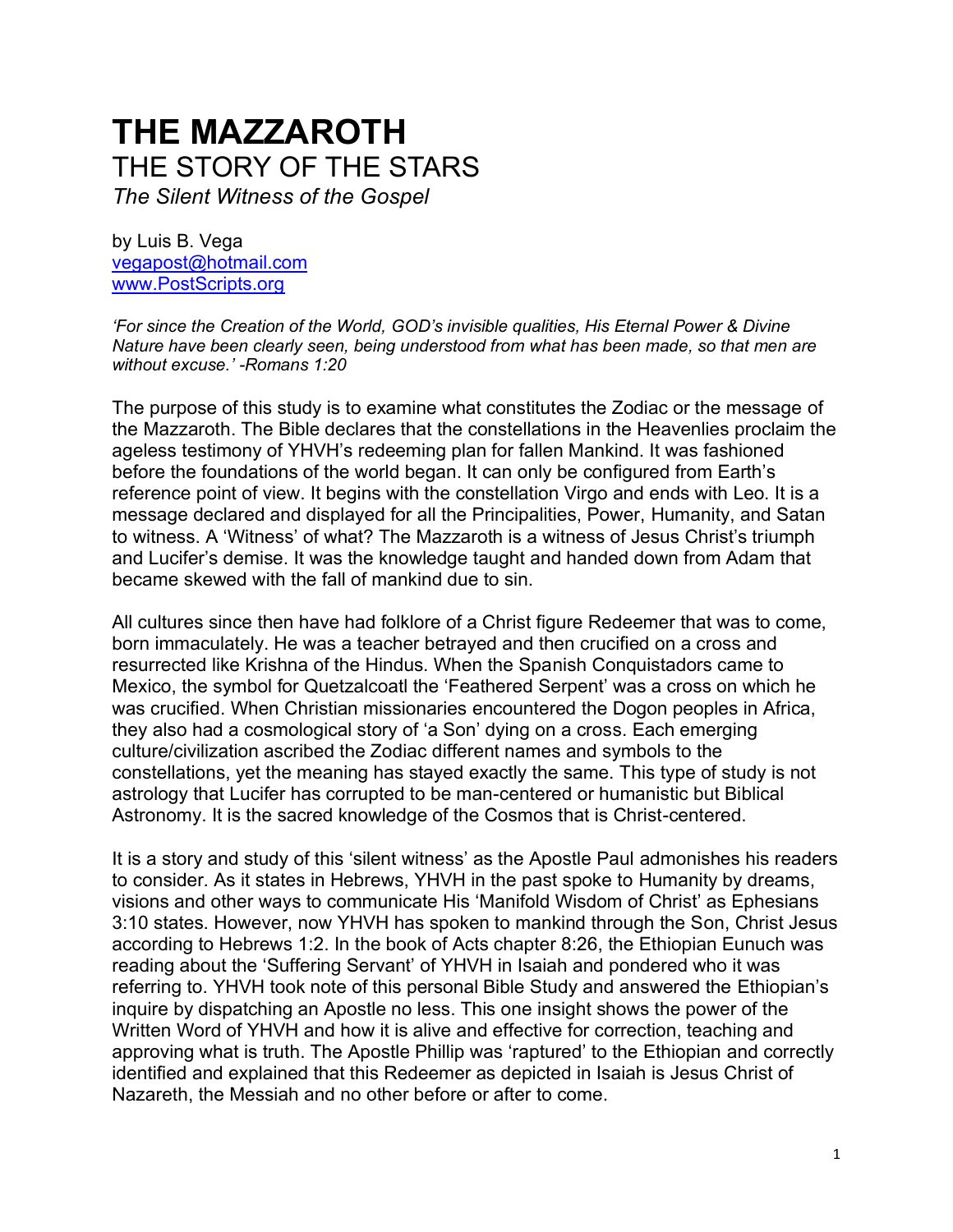## **Definition**

Each of the 12 Zodiac Signs or Mazzaroth has 3 sub-signs that complete the silent witness of the story of Christ's redemptive work detailed in the star's meanings. The Sun takes 1 year to traverse the Ecliptic and with it the Gospel Witness of Christ's redeeming work is retold to every generation. The primary source is taken from the study by E. W. Bullinger's The Witness of the Stars, 1893. With the study in these celestial Signs as a 'witness,' one should obtain an appreciation for a far deeper meaning and correlation to the Gospel of Jesus Christ. The Gospel has a beginning and end; it will be fully realized at Jesus' 2nd Coming in the not too distant future. Truly, the Heavens declare the Glory of the LORD. This same confirmation can be attributed celestially to the Zodiac as it correctly identifies the Christ of Jehovah, who is Jehovah.

The antithesis of this witness storyline is that of Lucifer's ultimate destiny of judgment and the doom of the coming AntiChrist. -John 12:31. The Mazzaroth מַזָּלוֹת in the Hebrew Bible comes from the Babylonian word Manzaztu for 'station and position' from Job 38:31-32. There is also a very similar word occurring in 2 Kings 23:3-5 that renders the meaning as constellations. The meaning refers to the Zodiac, the pattern of stars found along the Ecliptic. Currently in the modern west, such a Zodiac has been inherited from the Romans who inherited it from the Greek version and so on. The Ecliptic is an imaginary line that shows the path the Sun apparently 'traveling' against the fixed stars that configure unique shapes of animals, creature and anthropomorphic human forms.

This Zodiac in reference to the celestial sphere of space or the Universe has 12 constellations or 'Signs', thus the Signs of the Zodiac as the Earth revolves around the Sun during a given year. In more accurate terms, it is the intersection of the celestial sphere with the Ecliptic Plane, which is the geometric plane containing the mean orbit of the Earth around the Sun. It takes 1 solar year for the Sun to traverse the Ecliptic. The Sun stays in 1 'House" or sign of the Zodiac for about ~2000 years; it would take roughly 27,000 years to complete the grand sweep or 1 'Great Year' as it is also referred to. The Ecliptic has 4 cardinal celestial points that correlate to our Earthly 4 directional points, as is the compass. They are marked off by the symbols corresponding to the constellations of Leo, Taurus, Aquarius and Scorpio. (Lion, Ox, Man, Eagle).

These cardinal points and symbols are seen and are ascribed to the Gospels of Matthew, Mark, Luke, John, and of YHVH's throne in Heaven. Such are celestial patterns of what was in the copies on Earth and what will be coming in the future. Moreover, at certain celestial times, the planets will configure a 'Cardinal Cross' as they are stationed in such 'Houses' as the Zodiac signs are also referred to as. In some translations, the word used for the celestial sings is actually Tabernacle as in a pavilion of sorts. How this notion of an encampment is seen in Scripture is how the very tribes of Israel were configured to match the alignments and symbols of the Mazzaroth or Zodiac. The 4 main directions of the encampment during the Exodus was like what was described in Heaven before the Throne of YHVH. One would not think that YHVH would be into astrology; He is not.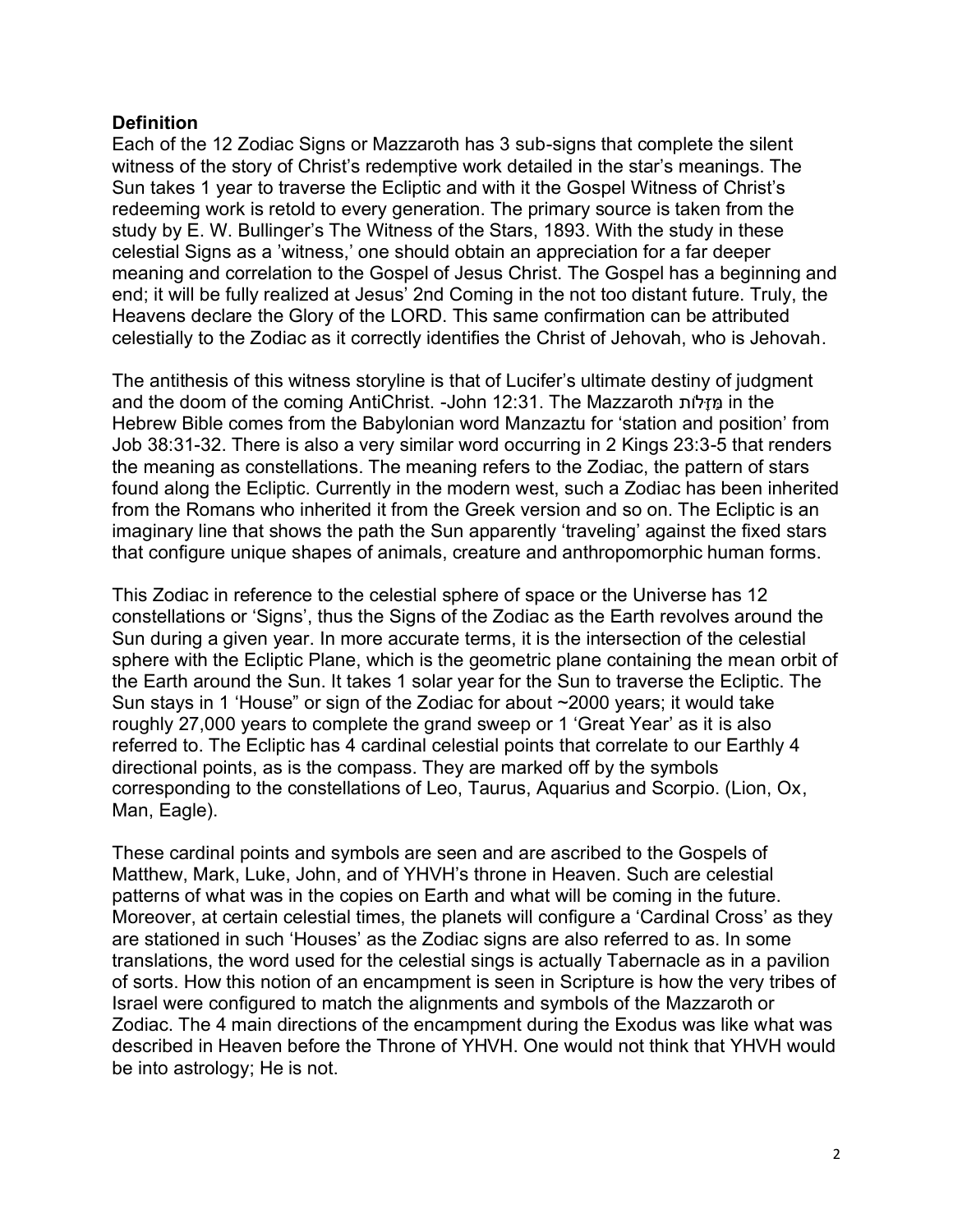#### **Biblical Astronomy**

The astrology that is common has become just that, vulgar as in common as Lucifer has purposely diminished much of its majesty and meaning behind it. In the past, the Mazzaroth was incorporated in the Tabernacle in the Wilderness (Moses) according to Exodus 25:9. The 'House' or Tabernacle of Moses was a facsimile of YHVH's Throne. It was given to the nation of Israel so that YHVH could interact with Mankind to a certain degree due to the Fall. YHVH had the 12 Tribes of Israel configured by a 'sign' or standard as they encamped around this House or 'Throne' and as the whole congregation marched across the wilderness. The Mazzaroth is foremost, incorporated in the Tabernacle in Heaven (Throne of GOD). This company of Hebrews and mixed peoples marched to the Promised Land as an Army by rank and file.

The 4 main quadrants made up the main tribes of Israel. The 4 quadrants were consisting of the Lion, Man, Bull and Eagle. The encampment configuration was based on population of each Tribe and made a 'cross' formation if one had a bird's eye view of the whole encampment. The subsequent Solomon and Zerubbabel's Temples were fashioned to the same exact blueprint given by YHVH. The majority of present-day Jews are expectant for a 3rd Temple but will last less than 7 years according to Daniel chapter 9:27. In the present, the Mazzaroth is incorporated in the Church Age, Body of Christ through the 4 Gospel accounts of the New Testament. (Ezekiel 1:26 and Revelation 4:7). The Bible provides few glimpses into how YHVH's Throne is like. YHVH's Throne always faces east located on the 'Sides of the North' in the 'Mountain of the Congregation' in Heaven.

It is different from His Merkavah Throne, or mobile chariot that is depicted in Ezekiel with wheels within wheels suspended on the Seraphim. YHVH's throne is surrounded by the 4 Cherubim 'Living Creatures' that mirror the 4 quadrants of the Zodiac of the Cosmos; the Eagle, Ox, Man and Lion. In the Book of Revelation, the 24 Seated Elders represent the Redeemed in 'Heavenly Places' in Christ Jesus that like the tribes of Israel were configured around the Tabernacle, so to the Bride of Christ is ordered around the celestial Throne of YHVH per Ephesians 2:6. Jesus Christ is the only One that holds the office of Prophet, Priest and King. The Son of GOD left the Throne, entered time and space in the flesh to be crucified 'outside' the 'Camp' (Throne) to become a sacrifice for sin by the washing and renewing by this royal blood and Holy Spirit.

In the future, the Mazzaroth will be incorporated in the Tabernacle upon the New Earth (New Jerusalem) as conceptualized by Revelation 21:1. Jesus Christ is progressively making His way back to the Throne in a prophetic sense through His People's spiritual journey. After the Millennial Temple and reign of Jesus Christ on Earth for 1000 years, there will be a New Heaven and New Earth. YHVH's literal Throne will descend with its 12 layers of Foundation Stones. This is what Satan has mimicked with the 'All-Seeing Eye' capstone also descending on the 12-step truncated pyramid as seen in the Luciferian U.S. Federal Reserve dollar note. The New Jerusalem 'Holy of Holies' will be cubed shaped as was all prior copies but within pyramid shaped, thus a double tetrahedron.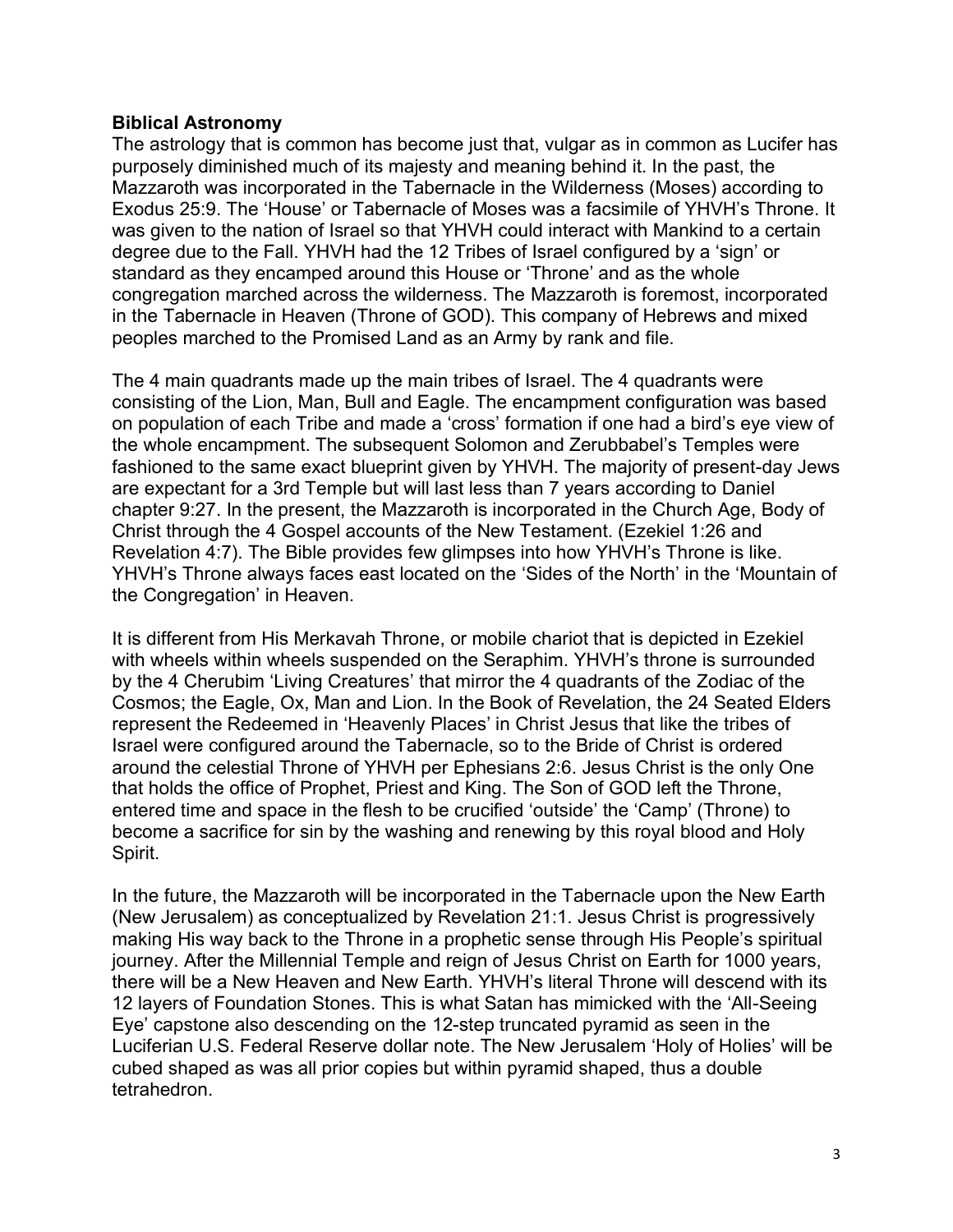At that time, Earth will have no seas and no need for a Sun. A river will flow out from under the Throne as it was during the times of the Garden of Eden in Paradise. To reiterate Humanity is at the 11th hour in terms of YHVH's astronomical clock. The prophetic hour is coming when Leo, Christ as in the 'Lion of the Tribe of Judah' is about to return to Earth and reign to crush the head of the Serpent, Lucifer for his rebellion and cosmic revolution. The current epoch has been in the Age of Pisces that is the Church Age has been given to exercise the Great Commission. This Age is about to end, and Humanity is about to enter the true Age of Aquarius, the 1000 Year Millennial reign of Christ on Earth.

The constellations in the Heavenlies proclaim the ageless testimony of YHVH's יהוה redeeming plan for fallen Mankind. It was fashioned before the foundations of the world began. It can only be configured from Earth's reference point of view. It begins with Virgo and ends with Leo -declared & displayed for all the Principalities, Power, Humanity and Satan to witness. It was the knowledge taught and handed down from Adam that became skewed with the Fall of Mankind due to sin.

Thus all cultures since then have had folklore of a Christ figure -Redeemer crucified on a cross, killed and resurrected like Krishna of the Hindus. When the Spanish Conquistadors came to Mexico, the symbol for Quetzalcoatl the 'Feathered Serpent' was a cross on which he was crucified. When Christian missionaries encountered the Dogon Peoples in Africa, they also had a cosmological story of 'a Son' dying on a Cross. Each emerging culture/civilizations ascribed the Zodiac different names and symbols to the constellations, to a degree; yet the meaning has stayed exactly the same.

This type of study is not Astrology that Satan has corrupted to be but Biblical Astronomy –the study of this 'silent witness' as the Apostle Paul admonishes us to consider. As it states in Hebrews, GOD in the past spoke to Humanity by dreams, visions and other ways to communicate His 'Manifold Wisdom of Christ' -Ephesians 3:10 but now has spoken to us through the SON, Christ Jesus-Heb 1:2. When the Ethiopian Eunuch was reading about the 'Suffering Servant' of GOD in Isaiah and who it was referring to, the Apostle Phillip identified and explained that this Redeemer is Jesus Christ of Nazareth, the Messiah and no other before or after to come. -Act 8:26 The antithesis of this witness story line is that of Satan's ultimate destiny of judgment and doom. -John 12:31

## **Definitions**

The Mazzaroth לותָֹּז ַּמ in the Hebrew Bible, comes from the Babylonian word Manzaztu for 'station and position' from Job 38:31-32, with a very similar word also occurring in 2 Kings 23:3-5 as Constellations. The meaning refers to the Zodiac, the pattern of stars found on the Ecliptic. Currently in the Modern West, we have inherited the Greek version.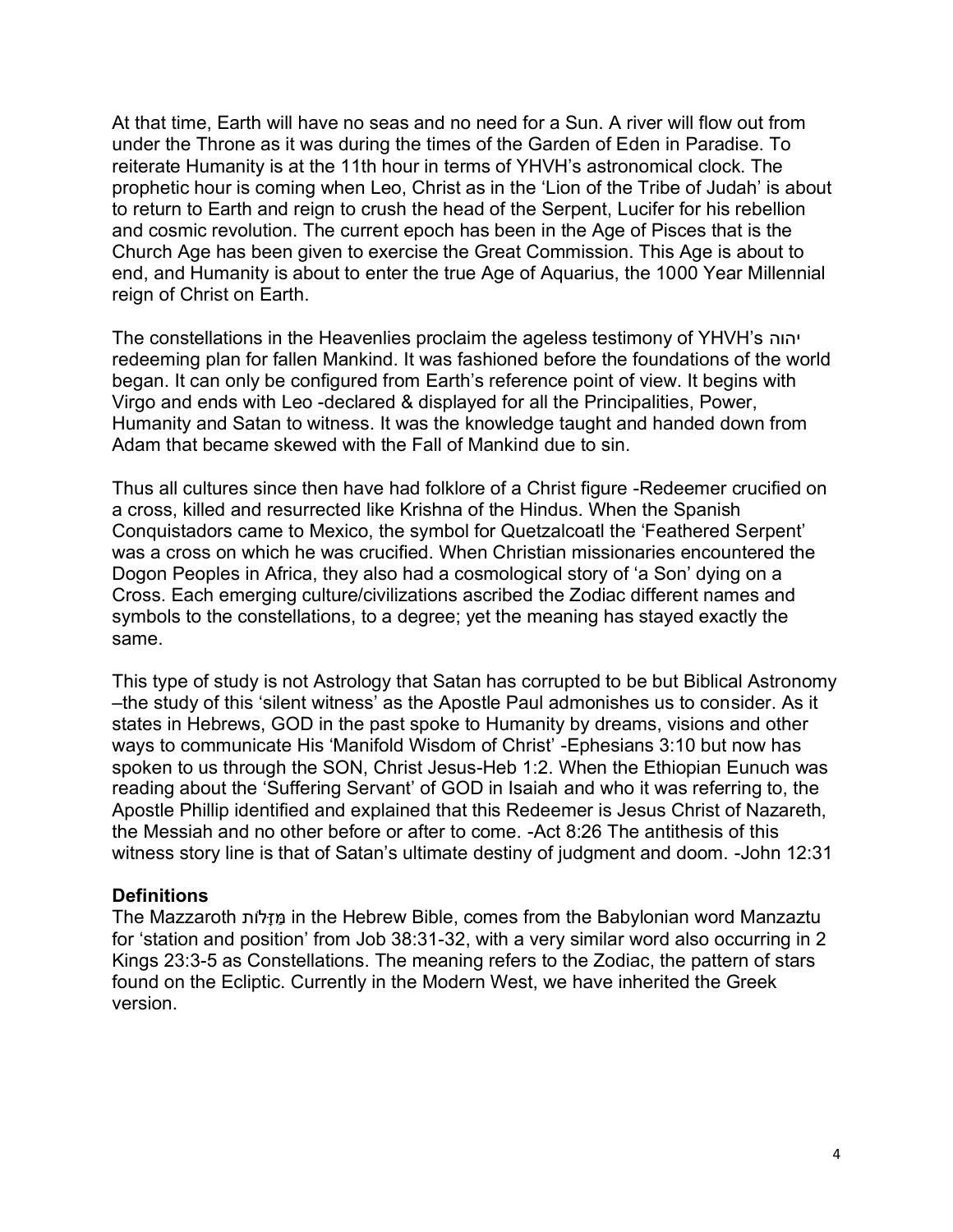# **THE ECLIPTIC**

The ecliptic is an imaginary line that shows the path the Sun apparently 'travels' against the fixed stars –Zodiac (celestial sphere) as the Earth revolves around the Sun during a given year. In more accurate terms, it is the intersection of the celestial sphere with the ecliptic plane, which is the geometric plane containing the mean orbit of the Earth around the Sun. It takes 1 year to traverse the ecliptic. The Sun stays in 1 'House" or sign of the Zodiac for about ~2000 years; it would take roughly 27,000 years to complete the grand sweep

The Ecliptic has 4 cardinal celestial points that correlate to our Earthly 4 directional points-as is our compass. They are marked off by the (Lion, Ox, Man, Eagle). These cardinal points and symbols are seen and are ascribed to the Gospels of Matthew, Mark, Luke, John, and of YHVH's throne -in Heaven and what was in the copies on Earth and what will be coming in the future.

# **THE PAST**

Tabernacle in the Wilderness (Moses) Exodus 25:9

A facsimile of YHVH's Throne was given to the Nation of Israel where YHVH יהוה could interact with Mankind to a certain degree due to the Fall. YHVH had the 12 Tribes of Israel configured by a 'sign' / standard as they encamped around the 'Throne' and marched across the wilderness to the Promised Land -as an Army by Rank and File. The 4 main quadrants that made up the main Tribes for each station were the -Lion, Man, Bull, Eagle. The encampment configuration based on population of each Tribe made a 'cross' formation. The subsequent Solomon and Zerubbabel's Temples were fashioned to the same exact blueprint given by YHVH. The majority of present-day Jews are expectant for a 3rd Temple –that will last less than 7 years. –Dan 9:27

## **THE PRESENT**

Tabernacle in Heaven (Throne of YHVH) Ezekiel 1:26 and Rev 4:7 -Conceptual We have few glimpses into how YHVH's Throne is like. God's Throne always faces East located on the 'Sides of the North' in the 'Mountain of the Congregation.' It is different from His Merkavah Throne, or mobile Chariot from Ezekiel with wheels suspended on the Seraphim's. YHVH's throne is surrounded by the 4 Cherubim 'Living Creatures' - Eagle, Ox, Man, Lion. The 24 Seated Elders represent the Redeemed seated in Heavenly Place in Christ Jesus. -Ephesians 2:6 Jesus Christ is the only One that holds the office of Prophet, Priest and King. The Son of God, left the Throne, entered time & space in the Flesh to be crucified 'outside' the 'Camp' (Throne) to become a Sacrifice for sin by the washing & renewing by this Royal Blood & Holy Spirit. He is progressively making His way back to the Throne.

# **THE FUTURE**

Tabernacle on New Earth (new Jerusalem) Rev 21:1

After the Millennial Temple and Reign of Jesus Christ on Earth for 1000 years, there will be a New Heaven & Earth. GOD's literal Throne will descend w /its 12 layers of Foundation Stones. This is what Satan has mimicked with the All-Seeing Eye capstone also descending on the 12-step truncated pyramid.